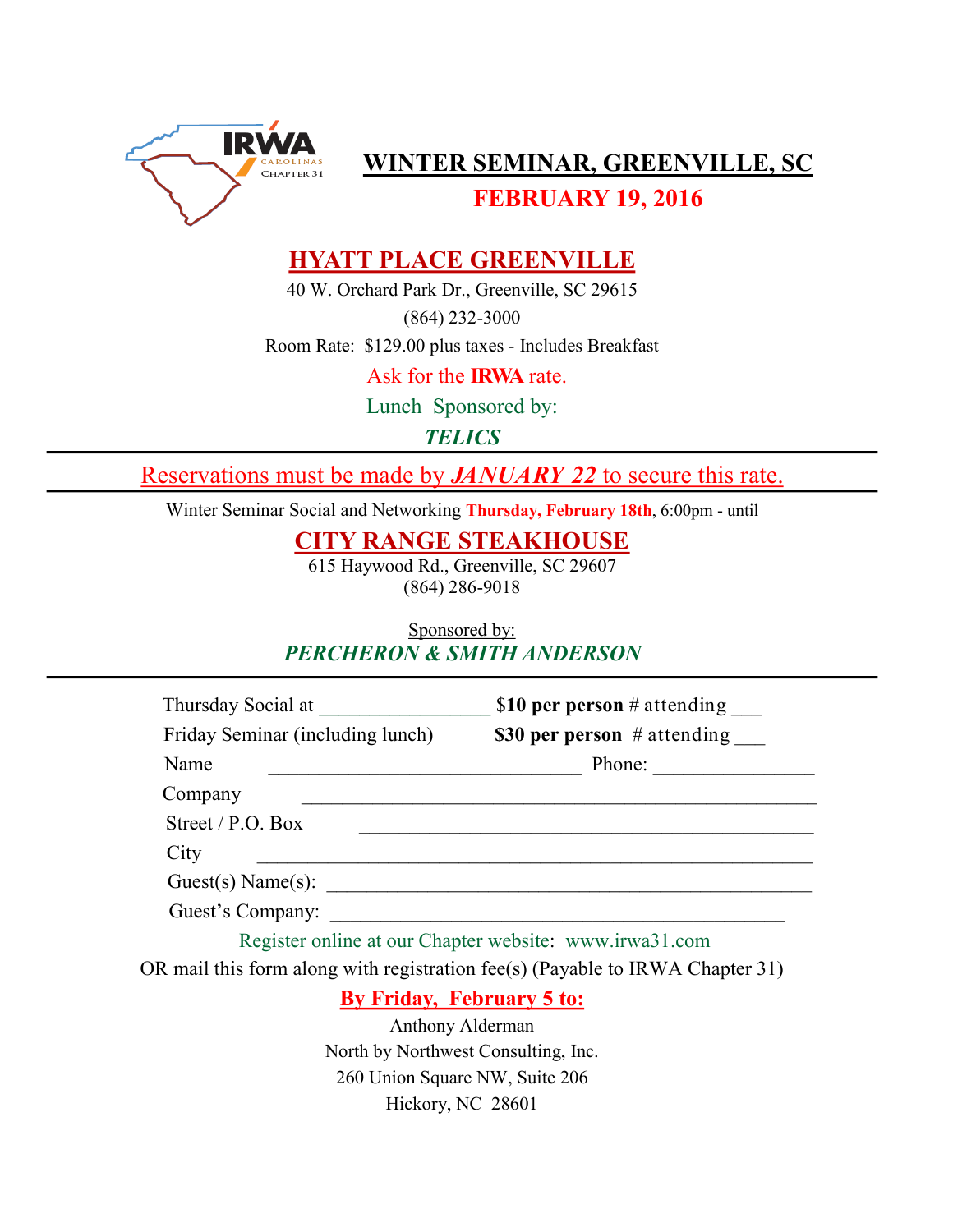

## **WINTER SEMINAR, GREENVILLE, SC**

### **FEBRUARY 19, 2016**

## *AGENDA*

#### *THURSDAY, FEBRUARY 18*

8:00 a.m. - 5:00 p.m. **EDUCATION**

**C103** - *Ethics and the Right of Way Profession* **Hyatt Place Greenville 40 W. Orchard Park Dr., Greenville, SC (864) 232-3000**

6:00p.m. – until **NETWORKING & HOSPITALITY City Range Steakhouse,** 615 Haywood Rd., Greenville, SC 29607 Sponsored by: *PERCHERON & SMITH ANDERSON*

*FRIDAY, FEBRUARY 19*

#### **QUARTERLY SEMINAR HYATT PLACE GREENVILLE**

### **40 W. Orchard Park Dr., Greenville, SC (864) 232-3000**

| $7:30$ a.m. $-8:00$ a.m. | <b>Registration</b>            |
|--------------------------|--------------------------------|
| $8:00a.m. - 8:30a.m.$    | Welcome/Announcements/Sponsors |
| $8:30a.m. - 8:40a.m.$    | <b>Break</b>                   |

## **Presentations**

| $8:40a.m. -9:30a.m.$      | <b>New ALTA Surveying Standards</b><br>Julie McDonald, PLS                                                      |
|---------------------------|-----------------------------------------------------------------------------------------------------------------|
| $9:30a.m. - 9:40a.m.$     | $\sim$ Break $\sim$                                                                                             |
| $9:40$ a.m. $-10:30$ a.m. | <b>Economic Development in Downtown Greenville</b><br>Mary Douglas Hirsch, Downtown Manager, City of Greenville |
| $10:30a.m. - 10:40a.m.$   | $\sim$ Break $\sim$                                                                                             |
| $10:40a.m. - 11:30a.m.$   | <b>South Carolina Technology and Aviation Center</b><br>Jody Bryson, President and CEO, SCTAC                   |
| $11:30a.m. - 11:40a.m.$   | $\sim$ Break $\sim$                                                                                             |
| $11:40a.m. - 12:30p.m.$   | A View from the Landowner's Perspective<br>Emmett Haywood, Esq.                                                 |
| $12:30p.m. - 1:30p.m.$    | <b>LUNCH</b> sponsored by <b>TELICS</b>                                                                         |
| $1:30p.m. - 2:30p.m.$     | <b>Chapter Business Meeting</b>                                                                                 |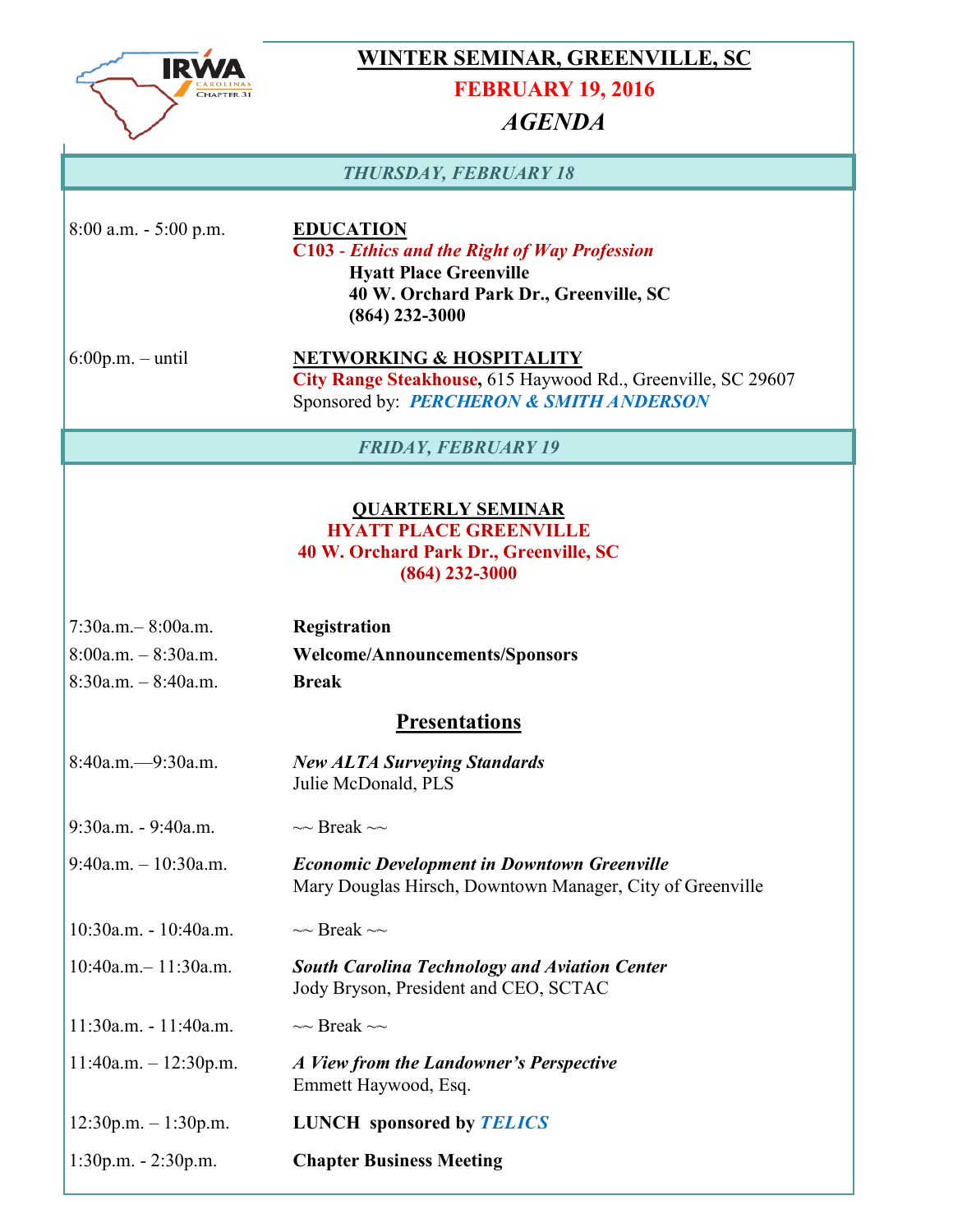# *HOTEL INFORMATION*



*HYATT PLACE GREENVILLE* **40 W. Orchard Park Dr.**

**Greenville, SC 29615 (864) 232-3000 Call and ask for IRWA rate.**

Deadline to book room is *JANUARY 22***.**

**Room rate is \$129.00 plus tax, which includes breakfast, internet and parking.**

**The hotel has a 24-hour cancellation policy. Failure to give proper notice will result in first night room rate being charged to the guest.** 

## *THURSDAY SOCIAL*

**The Thursday social will be held at** *City Range Steakhouse***, 615 Haywood Rd., Greenville, SC 29607. (864) 286-9018.** 

## *EDUCATION*

**Course 103,** *Ethics and the Right of Way Profession***, will be presented at the hotel in Greenville on Thursday.**